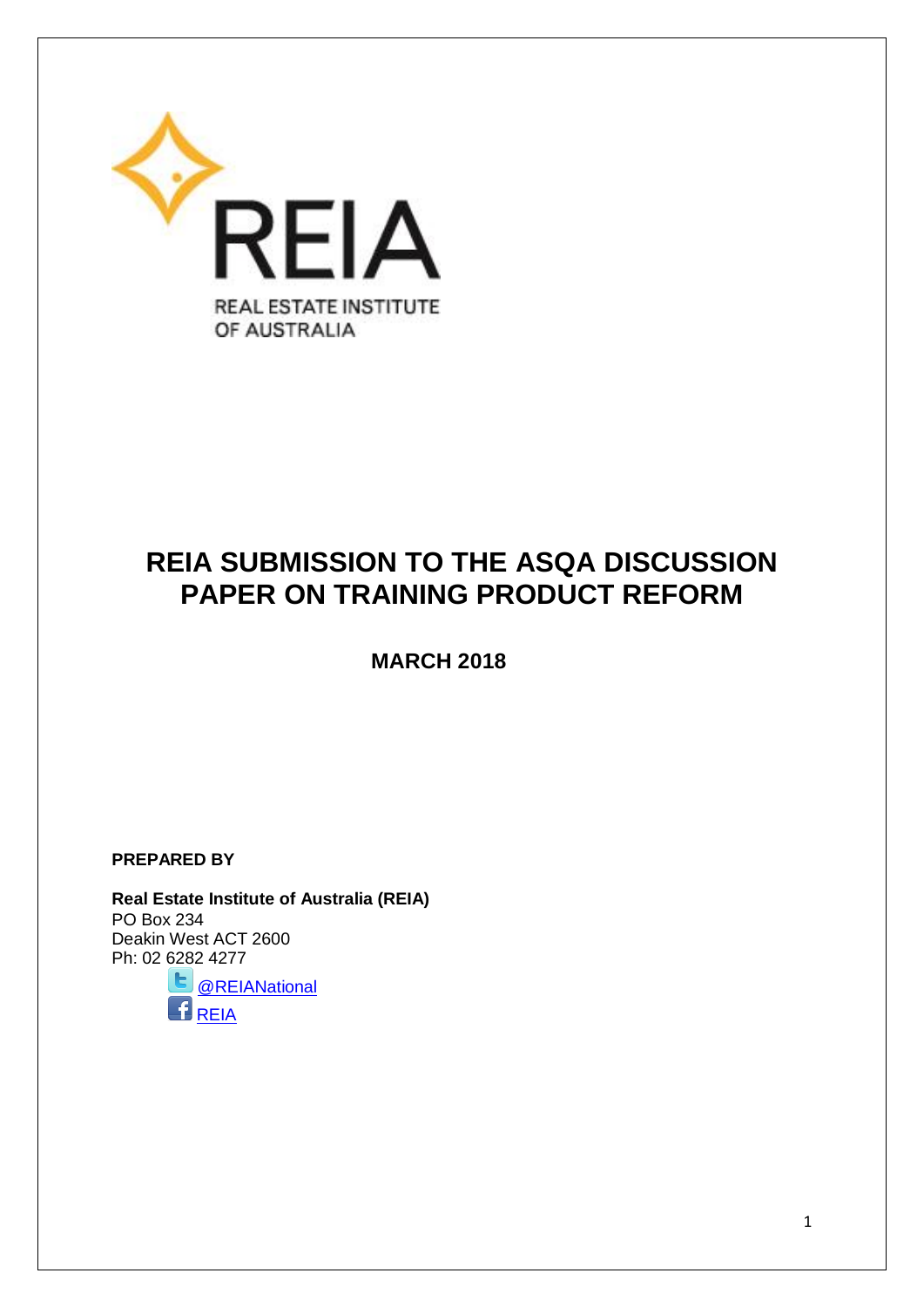### **REIA SUBMISSION TO THE ASQA DISCUSSION PAPER ON TRAINING PRODUCT REFORM**

The Real Estate Institute of Australia (REIA) is the peak national association for the real estate profession in Australia.

The REIA's members are the State and Territory Real Estate Institutes, through which around 75 per cent of real estate agencies are collectively represented. The 2011 Census records the Rental, Hiring and Real Estate Services Industry employment sitting at a total of 117,880. By occupation the key data recorded by ABS Census were 64,699 business brokers, property managers, principals, real estate agents and representatives.

The REIA represents an important element of the broader property and construction sector which together makes a significant contribution to Australia's social climate and economic development. Property contributes \$300 billion annually in economic activity.

Importantly, REIA represents an integral element of the small business sector. Some 99 per cent of real estate agencies are small businesses and 11 per cent of all small businesses in Australia are involved in real estate.

REIA is committed to providing and assisting research and well-informed advice to the Federal Government, Opposition, professional members of the real estate sector, media and the public on a range of issues affecting the property market.

The REIA welcomes the opportunity to provide a submission to the ASQA Discussion Paper on Training Product Reform.

# **Introduction**

ASQA has sought a response to a series of questions under a number of broad subject areas.

REIA's response under a number of these broad subject areas is similarly broad. As specifics emerge REIA welcomes the opportunity to be involved in any ensuing consultations.

# *Training Product Reform – Technical Skills*

Whilst in principle supportive of a greater focus and use of knowledge, particularly for some specific, purposes, REIA believes that care must be taken in keeping a balance or proportionality to ensure that there is no movement away from the required competency.